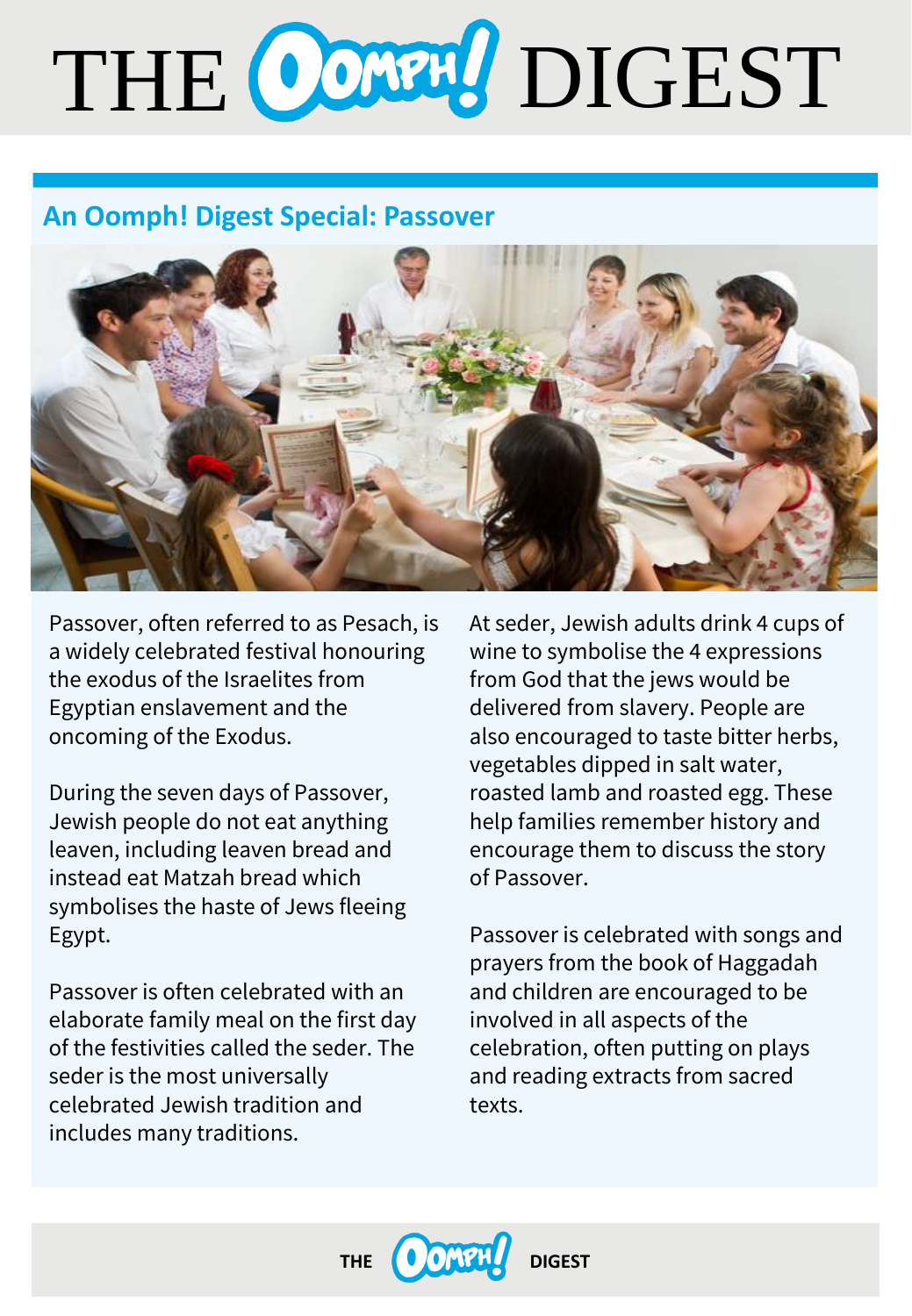#### **The Story of Passover**



In ancient Egypt, after years of peace between the Jewish people and Egyptians in the province of Goshen, the Egyptian pharaoh ordered the enslavement of Jews and the killing of the first born Jewish sons.

One of these sons, Moses, was saved from drowning and adopted into the Egyptian royal family. When Moses learned of his cultural heritage, he begged the Pharoah to free the Jewish population.

escaped to the Sanai Peninsular where he stayed for 40 years. It is said that God spoke to Moses and told him to go back to Egypt and fight for Jewish freedom.

Moses warned that God would send 10 plagues to Egypt if this enslavement was not stopped, but the Egyptian royal family refused to free the slaves. As these plagues grew in intensity, the Egyptian people encouraged the Pharaoh to free the Jewish people. This is what Passover celebrates.

When the Pharoah refused, Moses

## **Did you know…**

The Jewish calendar does not follow the traditional Gregorian calendar, but instead follows the yearly lunar cycles. This means that Passover lands on different dates each year. The celebration lands on the 15<sup>th</sup> day of the Hebrew month of Nisan and finishes on the either the  $21^{st}$  or  $22^{nd}$  (depending on whether or not you live in Israel). Jewish people who live in Israel celebrate for 7 days, but those living in other countries celebrate for 8.



**THE DIGEST**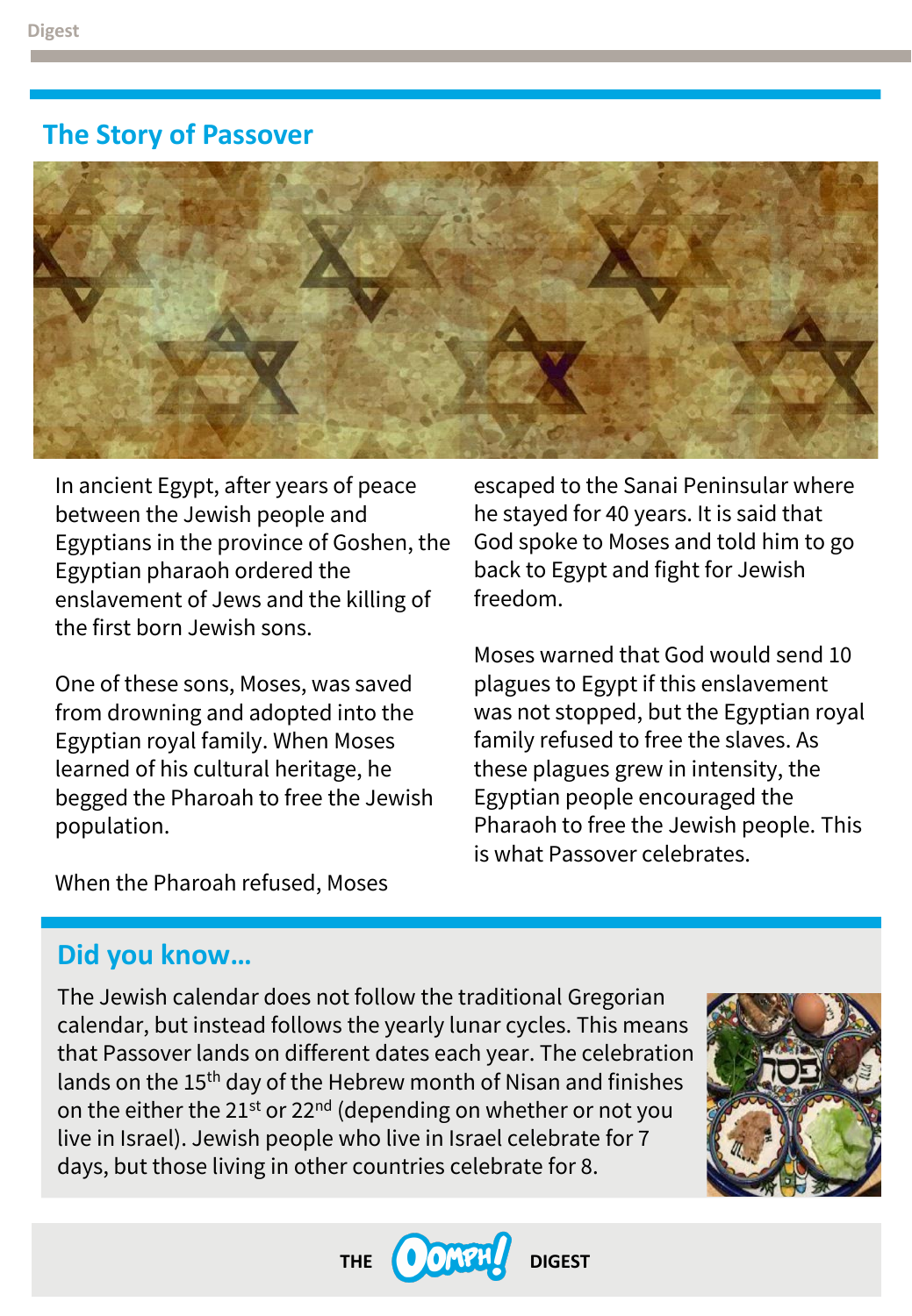#### **The 10 Plagues of Passover**



When the Pharoah refused to free the enslaved Jews, despite the threat of God's retribution , 10 plagues were sent to Egypt. These included: turning Egypt's water into blood, an influx of frogs, an infestation of lice or gnats, wild animals, pestilence of livestock, boils, thunderstorms, hoards of locusts, three days of darkness and, finally, the death of Egyptian's first born sons. Jewish people painted lambs blood on their door frames so the plagues would 'pass over' their houses.

#### **Matzo Bread**



Matzah bread is made with wheat flour and is unleavened. It is an integral part of Jewish cuisine and is often incorporated into a soup. Matzah Ball soup is an iconic recipe that incorporates Matzah with chicken soup. Jewish people eat it at Passover to represent the Jewish people fleeing Egypt before their bread could rise.

#### **Fasting for Passover**

In traditional Jewish households, the oldest child may practise fasting for the first day of Passover to remember the Egyptian decree of killing the first born son of Jewish families. In homes with no children, the oldest member of the family often take on this responsibility. Passover is one of the oldest recorded holidays, with the initial events happening over 3,500 years ago.



THE **OONTH** DIGEST